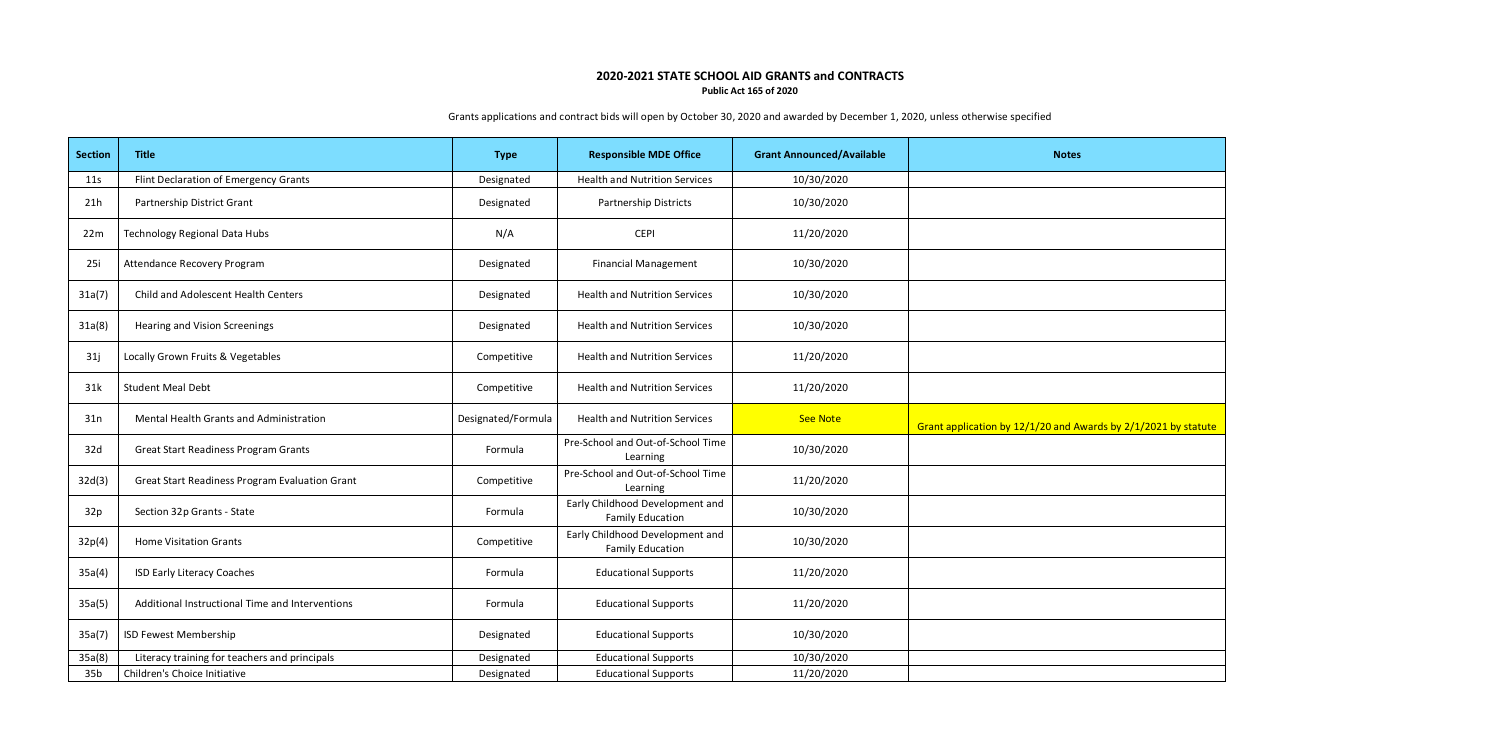| <b>Section</b>     | <b>Title</b>                                                                                        | <b>Type</b> | <b>Responsible MDE Office</b>                              | <b>Grant Announced/Available</b> | <b>Notes</b>                                                                                                                                                                      |
|--------------------|-----------------------------------------------------------------------------------------------------|-------------|------------------------------------------------------------|----------------------------------|-----------------------------------------------------------------------------------------------------------------------------------------------------------------------------------|
| 35d                | Dyslexia Orton Gillingham Program                                                                   | <b>TBD</b>  | <b>Educational Supports</b>                                | 11/20/2020                       |                                                                                                                                                                                   |
| 35e                | Early Lit & Academic Support for Youth - Boys and Girls Club                                        | Designated  | <b>Educational Supports</b>                                | 11/20/2020                       |                                                                                                                                                                                   |
| 35f                | <b>Chaldean Community Foundation</b>                                                                | Designated  | <b>Educational Supports</b>                                | 11/20/2020                       |                                                                                                                                                                                   |
| 41                 | <b>Bilingual Education Grant</b>                                                                    | Formula     | <b>Educational Supports</b>                                | 11/20/2020                       |                                                                                                                                                                                   |
| 54 <sub>b</sub>    | Statewide Implementation of Michigan Integrated Behavior and<br>Learning Support Initiative Pilot   | Designated  | <b>Special Education</b>                                   | 10/30/2020                       |                                                                                                                                                                                   |
| 54d                | Formula Distribution of State Funds Awarded to Early On Local<br><b>Early Intervention Programs</b> | Formula     | Early Childhood Development and<br><b>Family Education</b> | 10/30/2020                       |                                                                                                                                                                                   |
| 55                 | Conductive Learning Center - Aquinas College                                                        | Designated  | <b>Special Education</b>                                   | 10/30/2020                       |                                                                                                                                                                                   |
| 61b                | Planning Grants for Career and Technical Education Early / Middle<br>College Programs               | Competitive | <b>Career and Technical Education</b>                      | By 01/01/2021                    | <b>Grant requires Strategic Plan from Regional Prosperity Regions,</b><br>with approval from CTE Council. Timeline does not allow for this<br>to be completed by December 1, 2020 |
| 61d                | CTE High Quality degrees or credentials                                                             | Formula     | <b>Career and Technical Education</b>                      | 11/20/2020                       |                                                                                                                                                                                   |
| 65                 | Pre-College Engineering K-12 Educational Program                                                    | Designated  | <b>Career and Technical Education</b>                      | 11/20/2020                       |                                                                                                                                                                                   |
| 74                 | Application for School Bus Driver Safety Education                                                  | Formula     | <b>Financial Management</b>                                | 10/30/2020                       |                                                                                                                                                                                   |
| 74(4)              | Application for School Bus Inspection Program                                                       | Designated  | <b>Financial Management</b>                                | 10/30/2020                       |                                                                                                                                                                                   |
| 94                 | Advanced Placement (AP) Incentive Program                                                           | Designated  | <b>Educational Supports</b>                                | 11/20/2020                       |                                                                                                                                                                                   |
| 95 <sub>b</sub>    | Model Value Added growth and projection analytics system                                            | Designated  | <b>Educational Supports</b>                                | 11/20/2020                       |                                                                                                                                                                                   |
| 98d                | Northern Michigan University                                                                        | Designated  | <b>Educational Supports</b>                                | 11/20/2020                       |                                                                                                                                                                                   |
| 99h                | <b>Competitive FIRST Robotics Grants</b>                                                            | Competitive | Systems, Evaluation, and<br>Technology                     | 11/20/2020                       |                                                                                                                                                                                   |
| 99i                | MI Council of Women in Technology Foundation                                                        | Designated  | Systems, Evaluation, and<br>Technology                     | 11/20/2020                       |                                                                                                                                                                                   |
| 99s(2) &<br>99s(3) | <b>MISTEM Advisory Council grants</b>                                                               | Designated  | <b>Educational Supports</b>                                | See Note                         | MISTEM Advisory Council has until December 15 to make<br>recommendation for funding                                                                                               |
| 99t                | Online Algebra Tool                                                                                 | Designated  | <b>Educational Supports</b>                                | 11/20/2020                       |                                                                                                                                                                                   |
| 99u                | Online Math                                                                                         | Designated  | <b>Educational Supports</b>                                | 11/20/2020                       |                                                                                                                                                                                   |